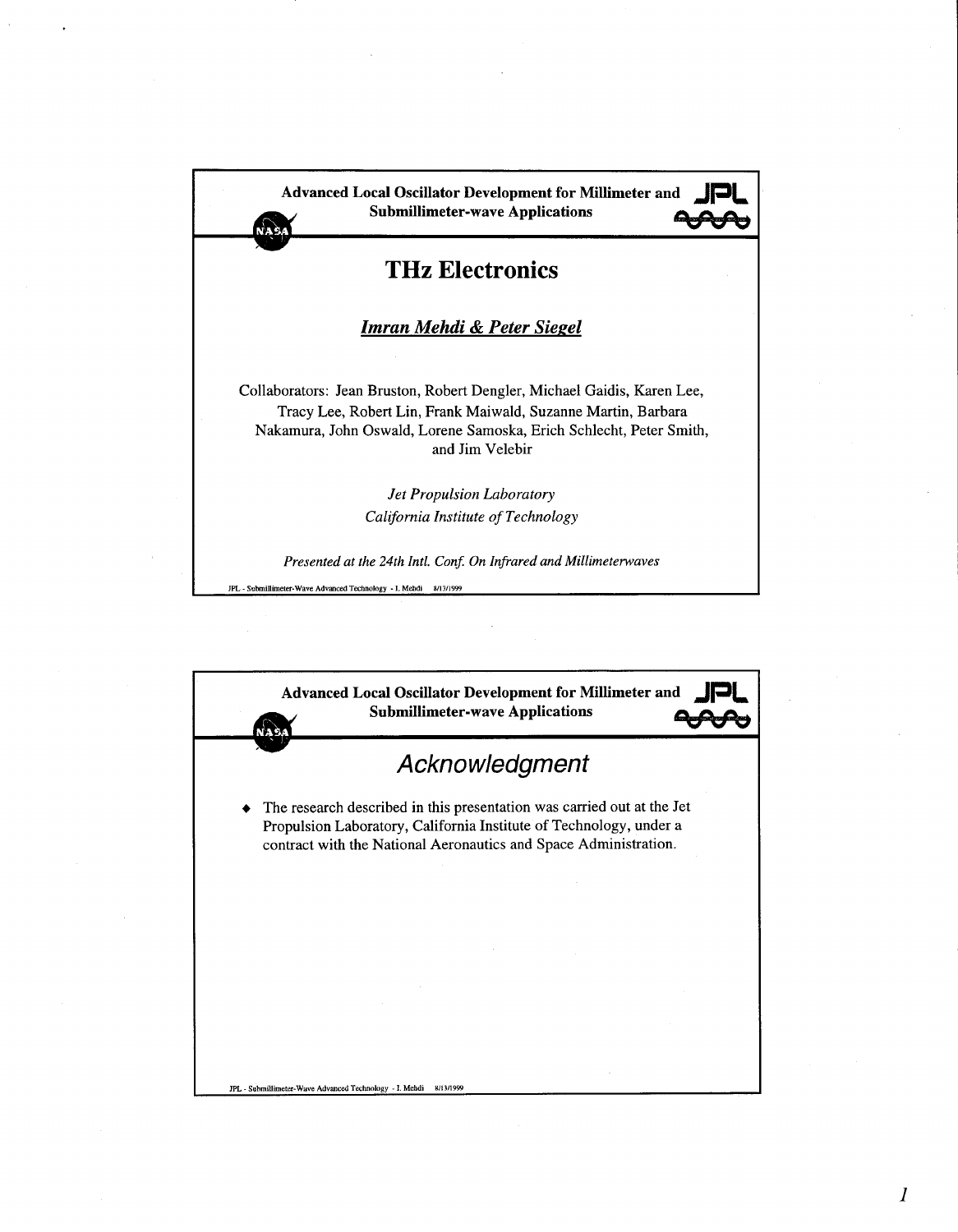

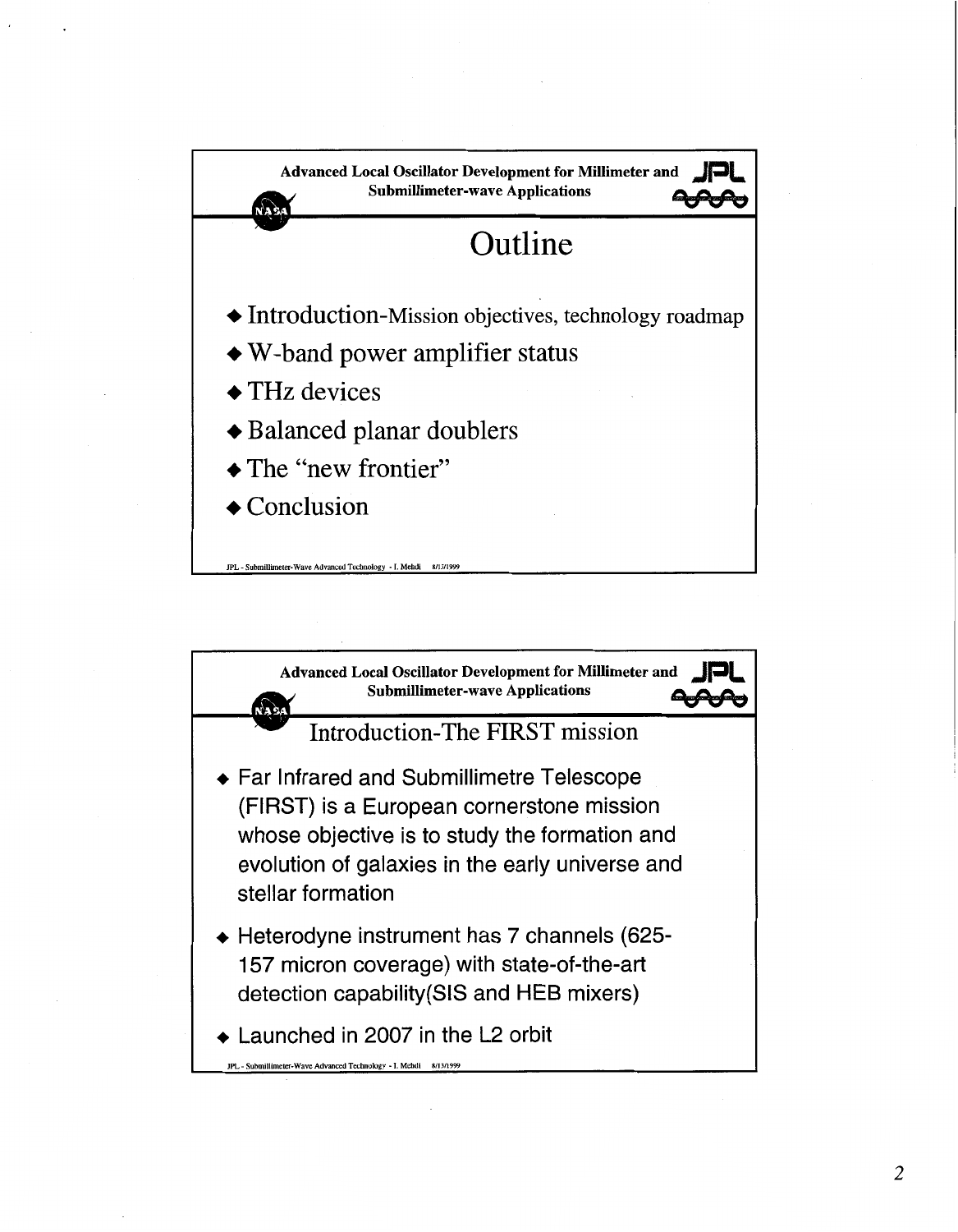

|                  | LOCAL OSCILLATOR BANDS FOR FIRST      |                     |                                         |                                         |                                              |  |
|------------------|---------------------------------------|---------------------|-----------------------------------------|-----------------------------------------|----------------------------------------------|--|
|                  |                                       |                     |                                         |                                         |                                              |  |
| Initial<br>bands | 71-79 GHz                             | 80-92 GHz           | 88-99 GHz                               | 92-106 GHz                              | 106-112.5 GHz                                |  |
| x2               | 142-158                               | 160-184             | 176-198                                 | 184-212                                 | 212-225                                      |  |
| x2 x2            | 284-316                               | 320-368             | 352-396                                 | 368-424                                 | 424-450                                      |  |
| x2x3             |                                       | 480-552<br>Band 1a  |                                         | 552-636<br>Band 1b                      |                                              |  |
| x2x2x2           |                                       | 640-736<br>Band 2a  | 704-792<br>Band 2b                      | 736-848<br>Band 3a                      | 848-900                                      |  |
| x2 x2 x3         | 852-948<br>Band 3b                    | 960-1104<br>Band 4a | 1056-1188<br>Band 4b                    | 1104-1272<br>Band 5<br>$(36 \mu W)$     | 1272-1350                                    |  |
| x2 x2 x2<br>x2   |                                       |                     | 1408-1584<br>Band 6a<br>$(1.2 \ \mu W)$ |                                         |                                              |  |
| x2 x2 x3<br>x2   | 1704-1896<br>Band 6b<br>$(1.2 \mu W)$ |                     |                                         | 2400-2544<br>Band 7a<br>$(1.2 \ \mu W)$ | 2544-2700<br><b>Band 7b</b><br>$(1.2 \mu W)$ |  |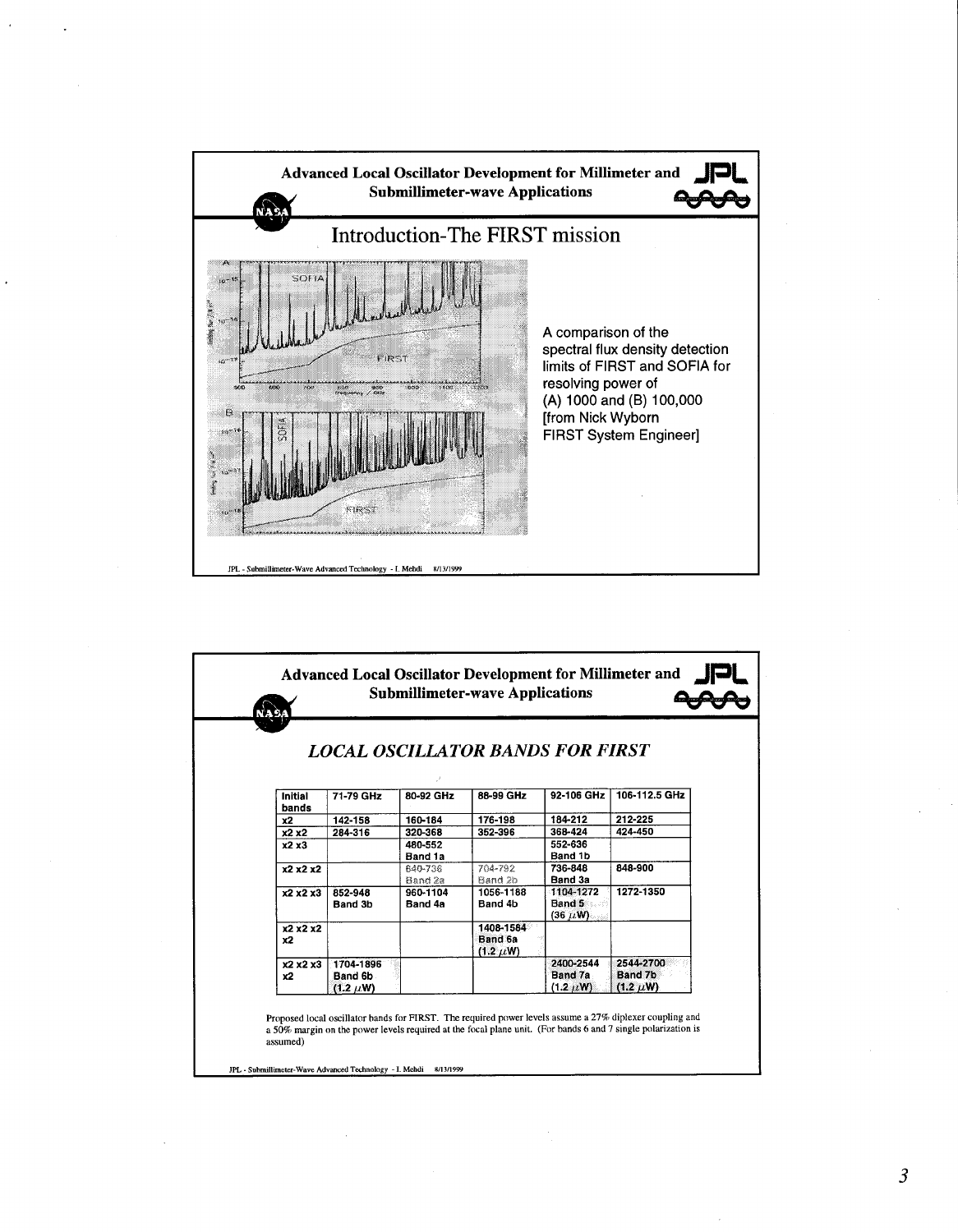



*4*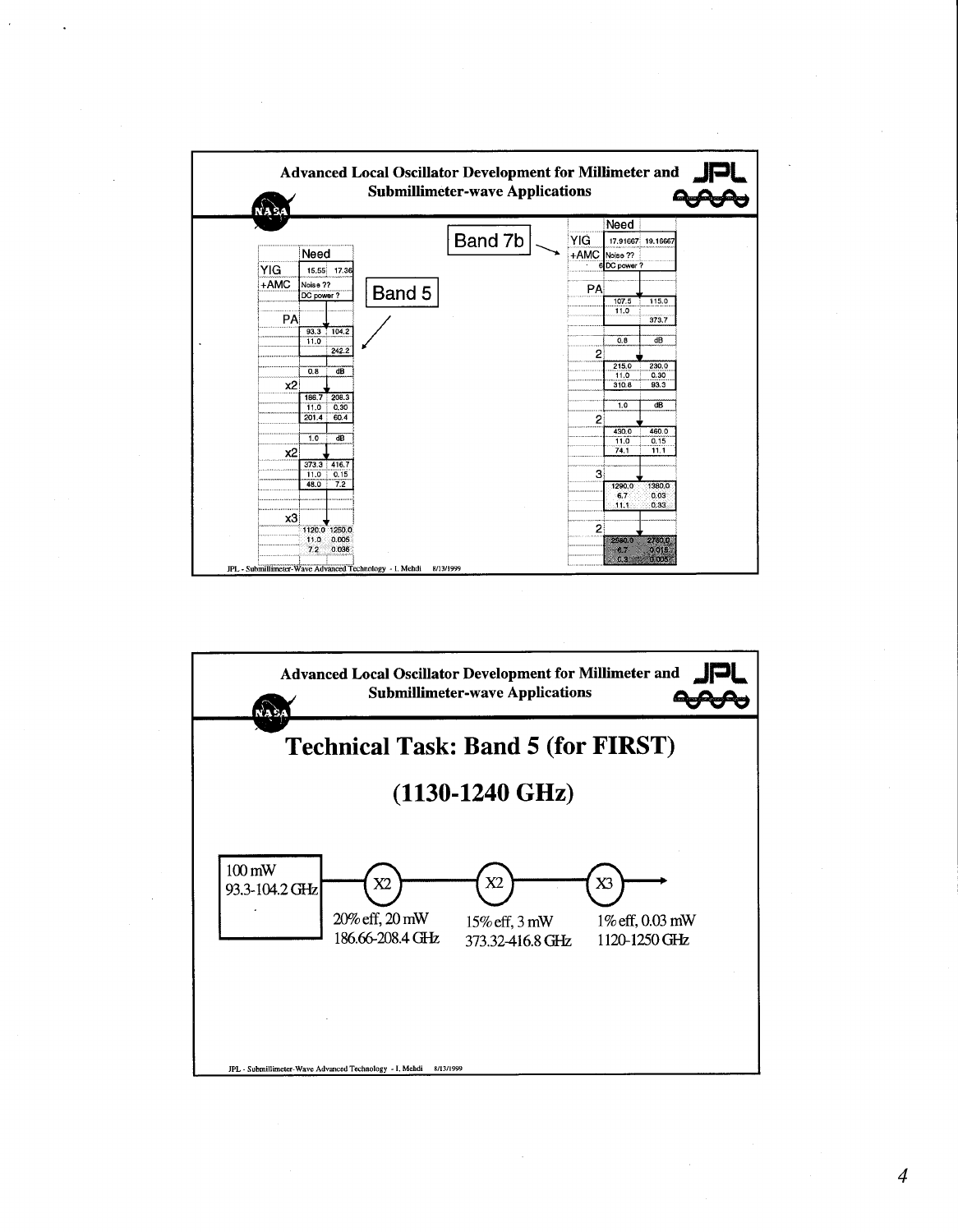



*5*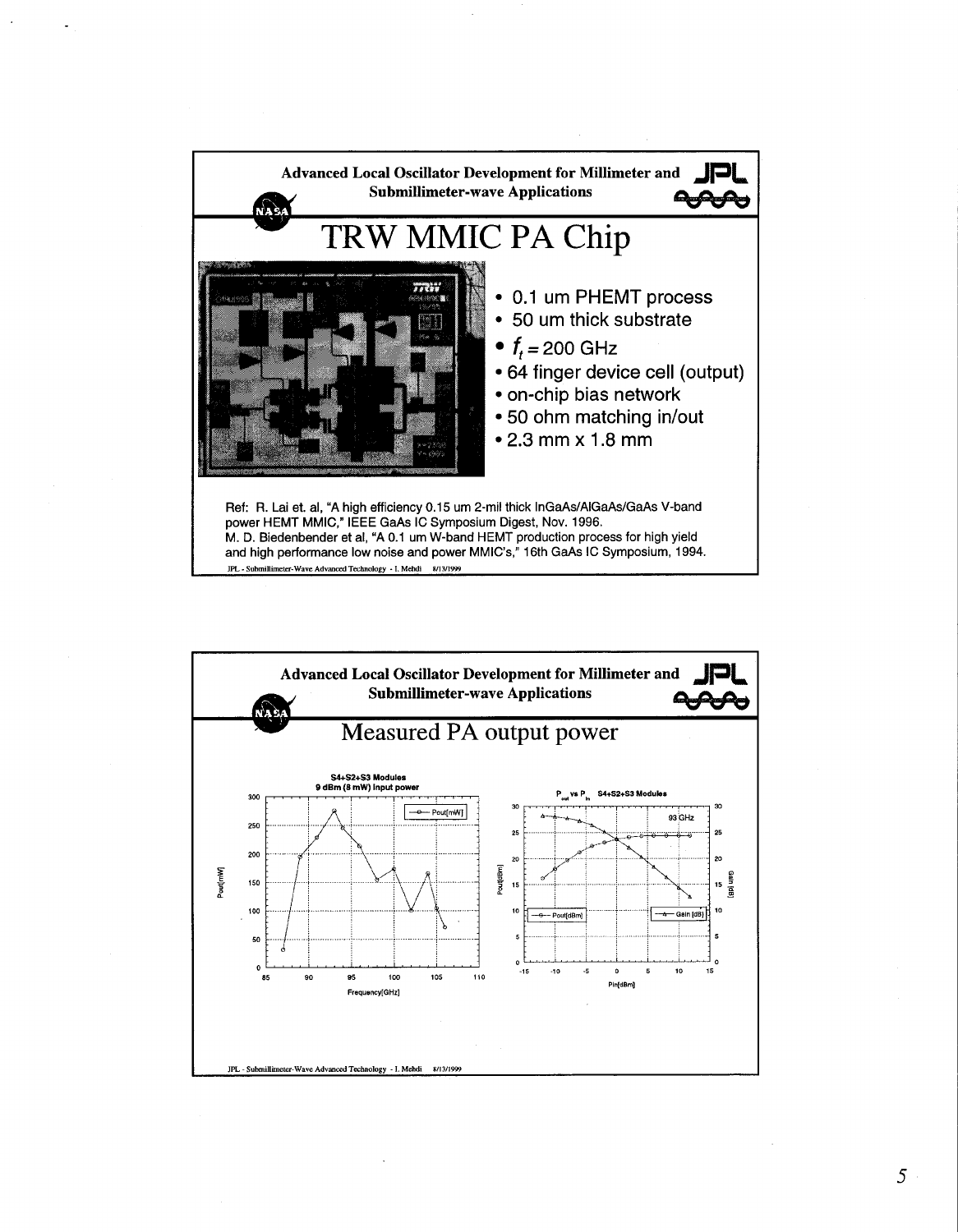

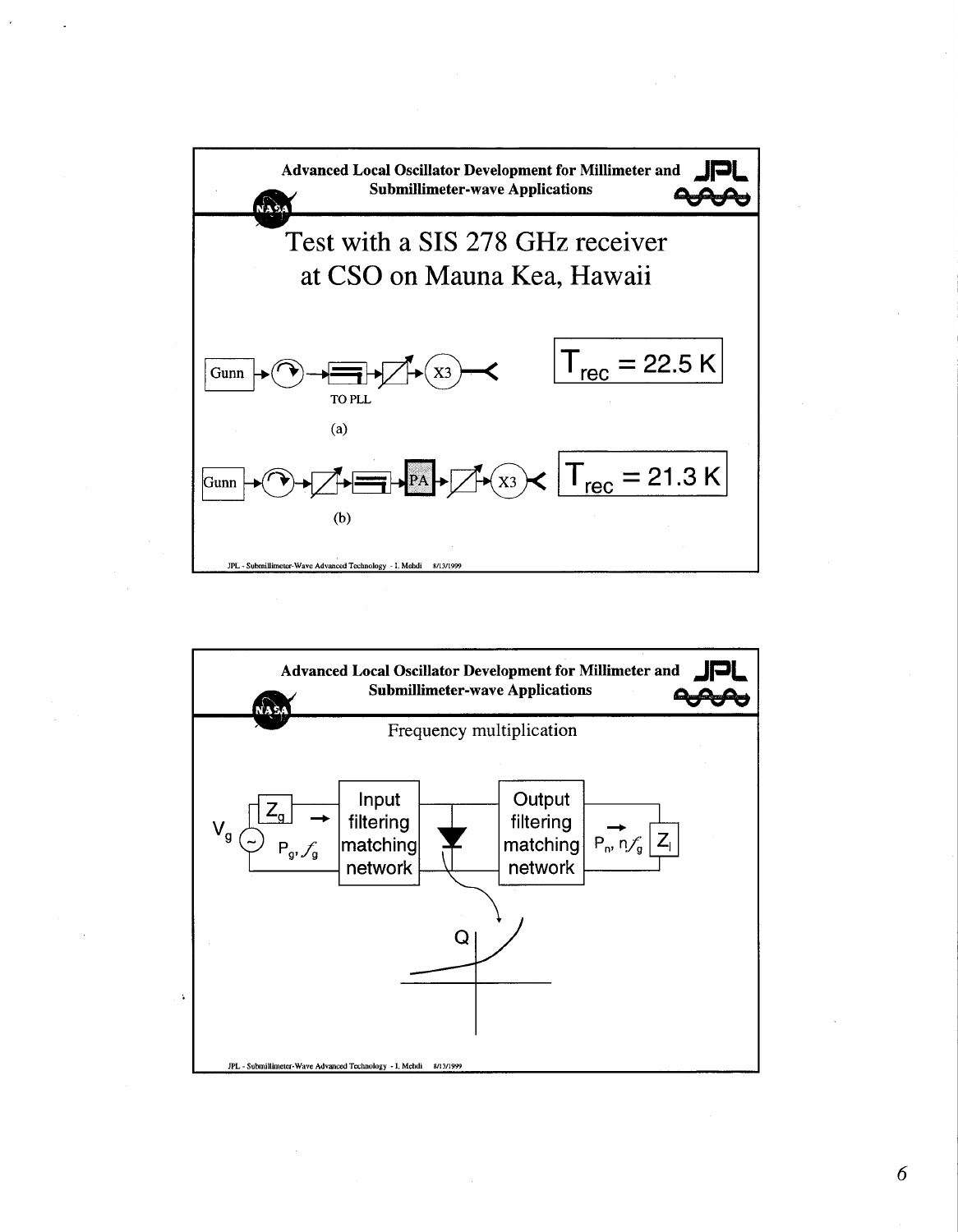

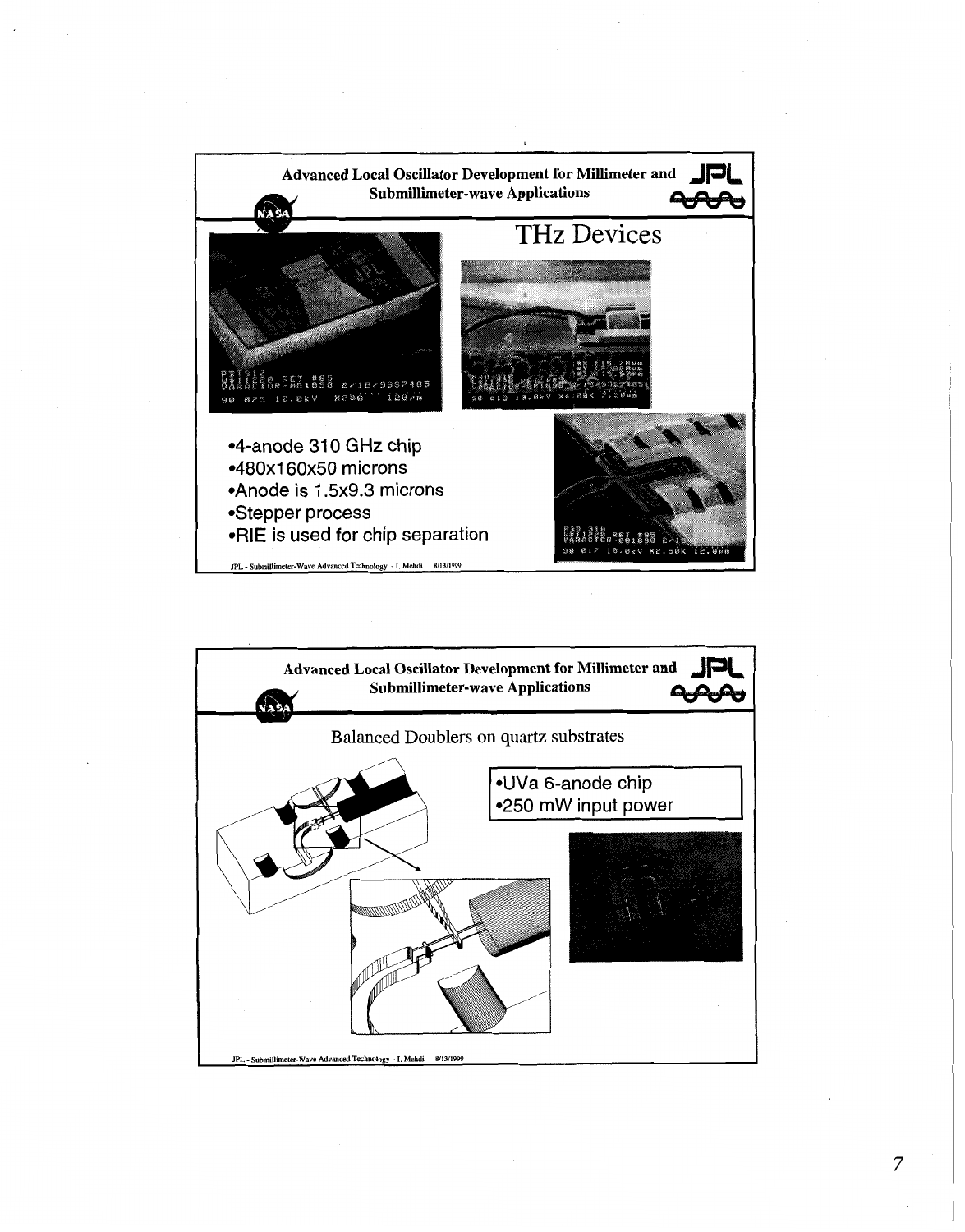

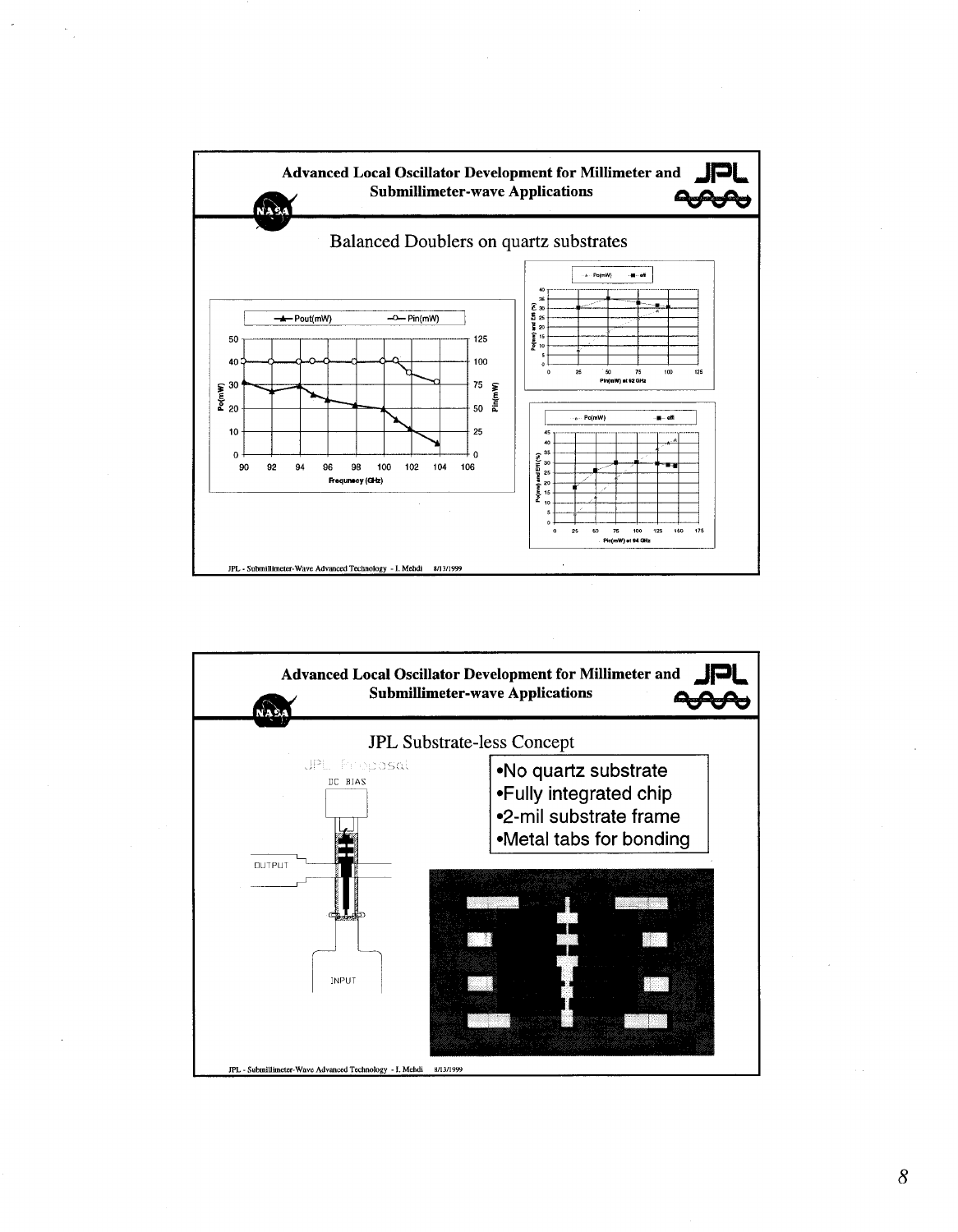